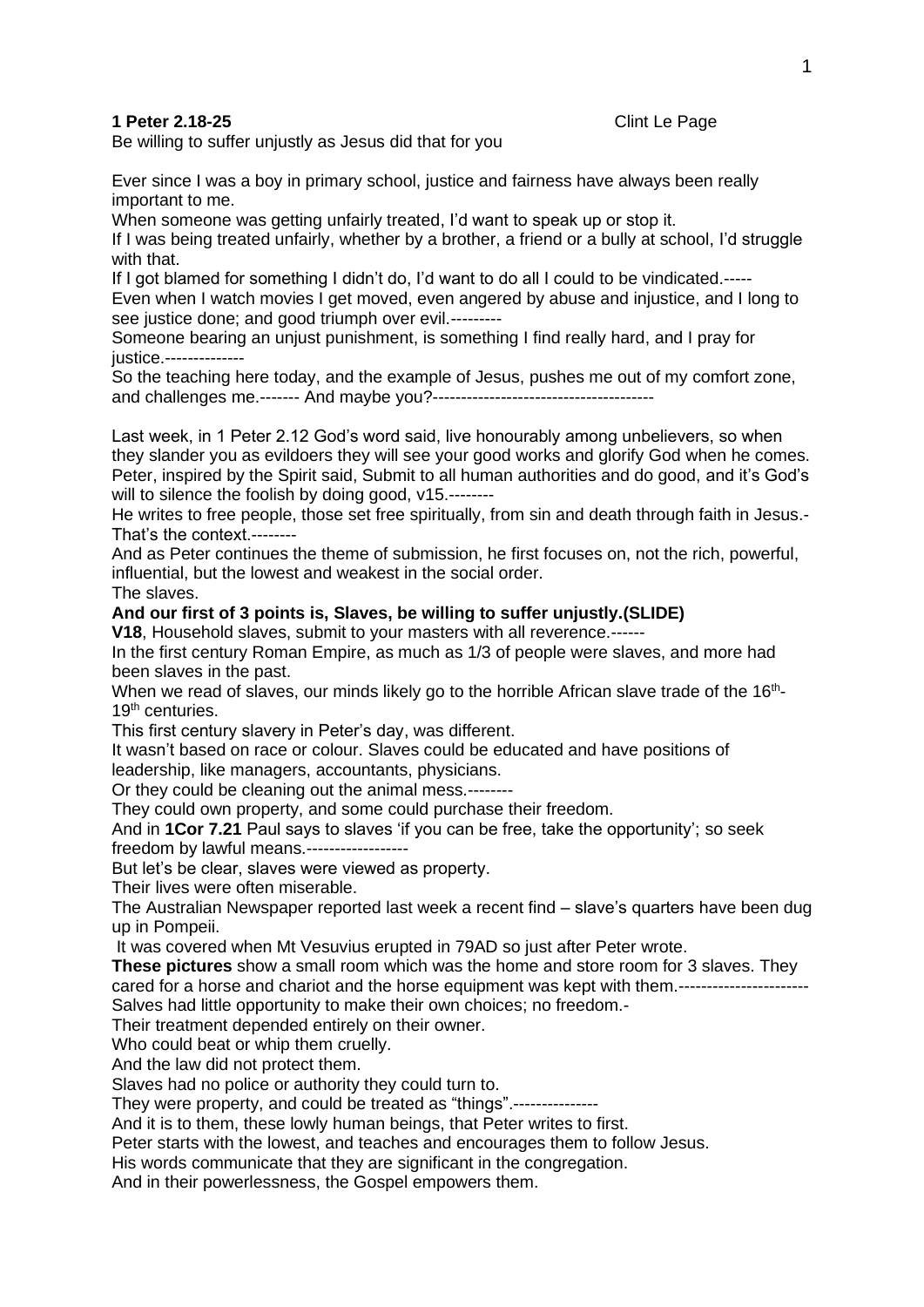Peter says, they are the example we should follow - it's amazing!----------------

But then comes the bombshell - 'submit to your masters… not only to the good and gentle ones but also to the cruel.'---------

While Christian slaves were free from sin's punishment and power, they were not yet free from their earthly masters.

And masters could be good or cruel.---------

**Horribly** a slave could be beaten without limit or accountability.

There was nothing a slave could do, no law to appeal to, no authority to turn to.

You'd feel so powerless.-------------------

And in this situation Peter says **v19**, if you're conscious of God – remembering what he's done for you in Christ, the life he calls you to, the hope of glory you have – then you can endure unjust suffering.

Put up with it.

For it brings favour.

That doesn't mean you earn God's favour, and deserve salvation by it.

Literally it's the word for 'grace'.

So endure the grief of unjust suffering because it's an expression of grace and it pleases God. It's commendable – as the NIV puts it.--------

Peter elaborates in **v20**, if you get punished or beaten for doing wrong and you take that, bravely, calmly, patiently, you don't deserve praise for that.

But when you do what is good and suffer, if you endure it, bravely, patiently, this is commendable before God. That pleases God.

And enduring unjust suffering will actually show power.

The power of your self-control, your love for an enemy, and more than that, the power of God's grace to strengthen you.------------------

The slave will be a silent witness to God's grace in their actions.----------------

Now I don't know why Peter doesn't speak directly to **masters**.

But to correctly interpret a passage we always interpret Scripture with Scripture. And **Col 4** says Masters are to treat their slaves justly and fairly, not harshly, and **Eph 6** without threatening them.

God certainly cares about and will hold masters accountable for their actions.----

But Peter here wants to focus on the Gospel motivation, the Jesus reason, for enduring unjust suffering.

## **That brings us to our second point, Jesus suffered unjustly.-----(SLIDE)**

Having just said, it pleases God if you slaves choose to endure unjust treatment, Peter says in **v21,**

'For you were called to this, because Christ also suffered for you, leaving you an example, that you should follow in his steps.'

And we're told Jesus' unjust suffering is an example and it is saving.----

**First**, Christ suffered for you, leaving you an **example** to follow.

In directing us to Jesus' example Peter turns to **Isaiah 53.**

The Suffering Servant of Isaiah 53**,** the Messiah, Jesus Christ, did not sin, 'and no deceit was found in his mouth'.

What example did Jesus give when he was arrested?--------

He was spat on and beaten before the Sanhedrin, **Mark 14**(v64-65).

The Roman soldiers flogged him, and tore up his back.

They spat on him, mocked him, then nailed him to a cross, **Mark 15**.(**SLIDE**)---------

In Jesus' words and actions, even when he was innocent and undeserving, he did not sin.----

In 1 Pet 2.22&23, with his words he did not deceive or lie. When abuse was heaped on him, he did not insult back.

When he suffered he did not threaten people.-------------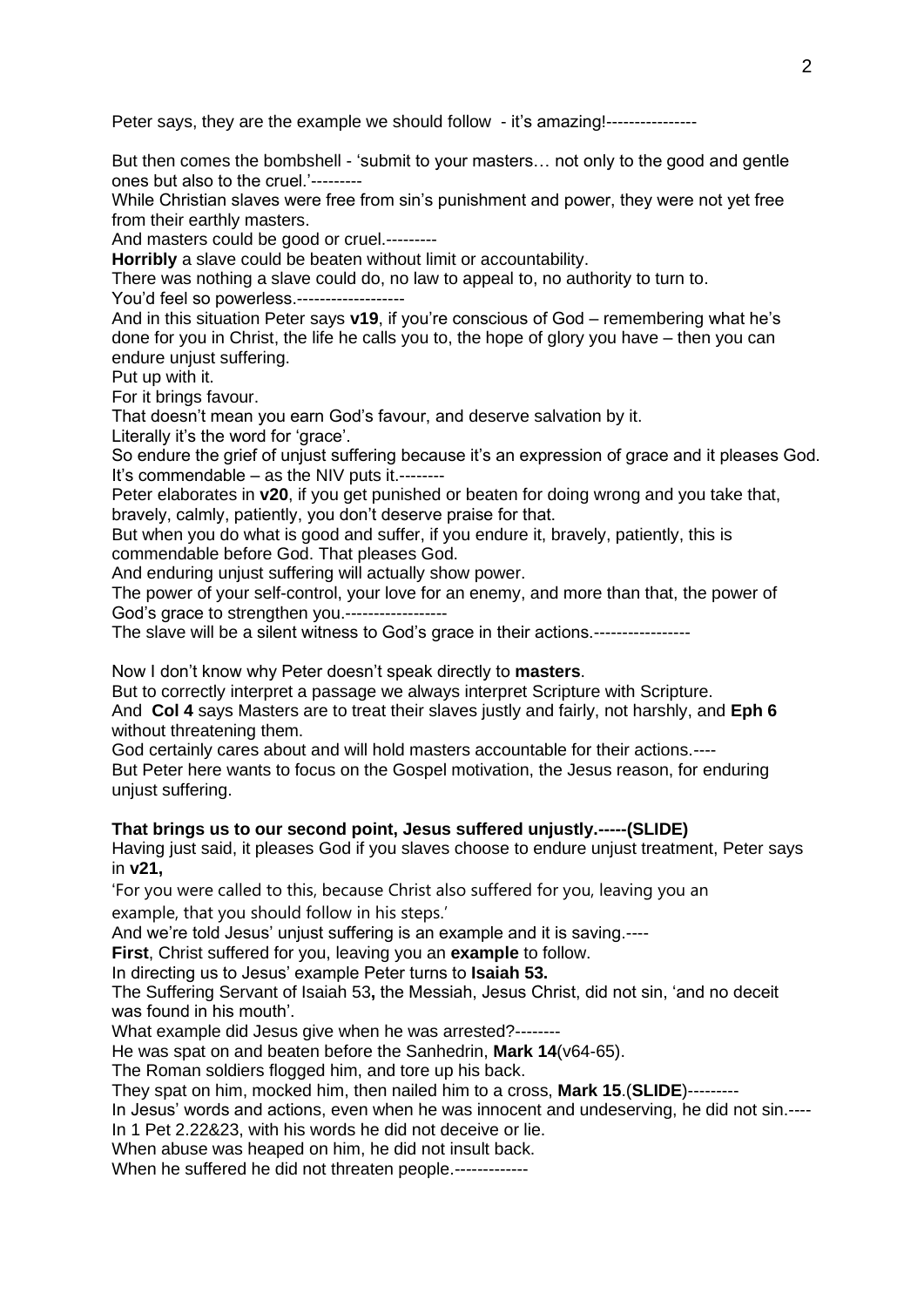No sinning, hurting, hating, threatening with his words.

Jesus gives slaves and gives us, the perfect example to follow.--------

In his words & actions he endured the most unjust suffering.

And he did because he entrusted his life to God, and was trusting in God's plans.

He sought the good of others, underserving people, and trusted God would do right, and raise him from the dead.----

And not getting revenge, not getting even, with hurtful words and hateful deeds, was the example Peter calls slaves to follow.--------------------------------------

But Jesus gives more than a good example.

His suffering and dying give more than an example, for it saves.

## **Secondly, Jesus' suffering saves.**

In the classic and wonderful statement of the cross and atonement, **v24** declares:

'He himself bore our sins in his body on the tree; so that, having died to sins, we might live

for righteousness. By his wounds<sup>[6]</sup> you have been healed.' Because Jesus never sinned, that enabled him to bear n' carry our sins.

On the cross he bore our sins, the punishment for our sins were laid on him.

**Deut 21.23** said, cursed is everyone who hangs on a tree, and that points to Jesus, for he was cursed for us, suffering our judgement, hell, for us.

He suffered hell for us, the just punishment for our sins.---------------

Quoting Isa 53.5 Jesus' wounds, **v24,** heal us.

What transformative and comforting words to the slave who was unfairly beaten by their master for doing no wrong.-----

For the slave with wounds weeping blood, in Jesus comes the promise of healing.

By the stripes of his flogging, by the piercings and as the punishment for our sins is laid on him unto death, Jesus heals us.

Heals our broken relationship with God.

Forgives our sins, which separated us from God.---------

But this is only for those who have put their trust in him.

Is Jesus your Saviour and Lord?--------------------------------------

If you've not turned to and trusted him with all your heart, so he is Lord of your life, then you miss out.

The only ones healed and saved, are those who have Christ as their Saviour and Shepherd. But you can turn to him and trust him today.------------------------------------

Only he never sinned and can save us from our sins, and the just suffering we all deserve in hell. And if we've relied on Jesus to save us, we may endure wounds from living in a fallen world, wounds from unjust suffering.

But God promises full and forever healing, when we're given new immortal bodies in heaven. How good is that going to be!!

What a huge thing and momentous hope that would give to a suffering slave.----

And a wonderful truth and momentous hope for you in your suffering.----------------

Jesus is the one who saves, and forgiveness.

And through him also comes belonging.

**V25**, for we belong to the great Shepherd.

We're all like sheep who have gone astray.

We've not followed in the great shepherd's steps.

We've been selfish and sinful, and hurt back with our words, or hit back with our actions, like I was guilty of with my brothers or bully at school sometimes.

And he's the good shepherd who laid his life down for me his sheep, and he now guides me as my shepherd, and living his way is best.------

And part of that following Jesus is expressed in **v24** - we've died to sins that we might live for righteousness.

We've died to sin's power and punishment.

We've been forgiven, and justified – declared right with God.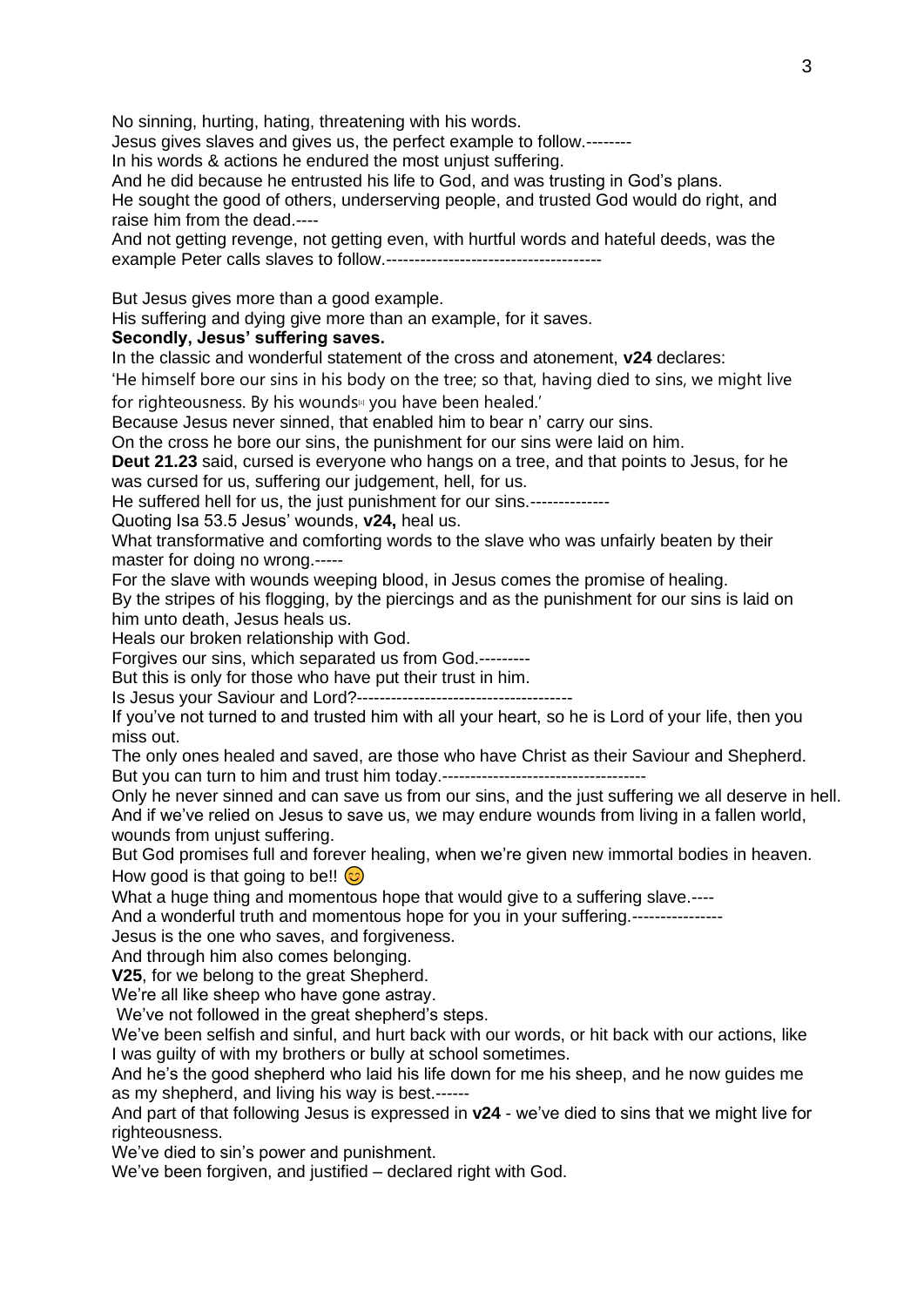And now our justification flows into and results in sanctification.

They are connected.

Christ died not only to justify us but to sanctify us.

So we could and would live God's way, live for righteousness; follow in Jesus' steps.----

And part of us following Jesus as his sheep and disciple, is being willing to suffer unjustly too.

## **Point 3 is, Are we willing to suffer unjustly?--------- (SLIDE)----**

Peter is firstly talking to slaves here, and we, by the grace of God are not slaves.

We are free people, who believe we have rights.------------

So we think we are entitled, and that makes it harder for us.

For like me, many of us hate unjust suffering.-------------------

Then again some are happy to inflict it.-----------------------------------

Sadly, this passage is one of those used by **abusers** to justify their abuse.

Can I say clearly and categorically, that this passage does not justify cruelty, mistreatment or abuse.

And the Presbyterian Church of Victoria is firmly opposed to all forms of abuse.

And as our denomination's Statement on 'Domestic and Family Violence' says, any attempt to twist the biblical teaching to tacitly sanction domestic violence or abuse is a gross perversion of the Bible's teaching.

That statement can be found on the PCV Safe Church website (safechurchpcv.org.au/resources/) Peter was writing to encourage slaves who had no power to change their situation, no legal avenues to turn to.

And he encouraged them to remember Jesus, and follow Jesus' example of being willing to suffer uniustly.

That does not in any way justify or excuse the behaviour of those cruel masters, who will be judged for their own sins.

And for a person today, a boss, a parent, a spouse, a woman, a man, to use Scripture to justify their sin is offensive.

It is spiritual abuse.

Abuse can be sexual, physical, emotional, verbal; social, financial and/ or psychological.------ And abusers who interpret scripture through a clouded, self-serving lens, distort biblical truth and squeeze out The Greatest Commandment , to love God and love others (Matt 22.36-40) I recommend Steve Hoppe's article, A hidden epidemic God Hates, on The Gospel Coalition website (May 2018, [https://www.thegospelcoalition.org/article/hidden-epidemic-god-hates/\)](https://www.thegospelcoalition.org/article/hidden-epidemic-god-hates/)

I will say more on this in regard to marriages next week, but abuse is sinful, and seeking escape from it is not sinful.------------------------

In **Luke 4** when an enraged crowd from the synagogue wanted to hurl Jesus off a cliff, he didn't allow it, but just walked right through them and went away (4.28-9).

When Jews wanted to kill Paul in Acts 9.24, he fled and escaped. [cf. Prov 22.3] When Paul was arrested in Jerusalem in **Acts 22** and the Romans were about to flog him without trial, Paul appealed to his Roman citizenship (22.25), to the law.

Later, when Paul stood before governor Felix, he appealed to Caesar (25.11).-------

The law may be used for one's protection.-----------------------------------

If you're being abused don't retaliate.

You can entrust yourself to the God who judges justly, while also speaking up and seeking help.----------------------------

Whether from a friend, a Christian leader, the Safe Church, or by calling 1800RESPECT.----- In **1 Samuel 20**, Jonathan helped his friend David flee, and escape from a harmful, lifethreatening situation, and Saul's murderous jealousy and hatred.

Like that, in love we should seek to help, advocate for, and protect those in danger too.-------

With those qualifiers I want to again bring us back to the main point, and to challenge us all with 1 Peter 2's teaching.

**Our Lord Jesus suffered unjustly to save us from our sins, and to set us an example to follow**.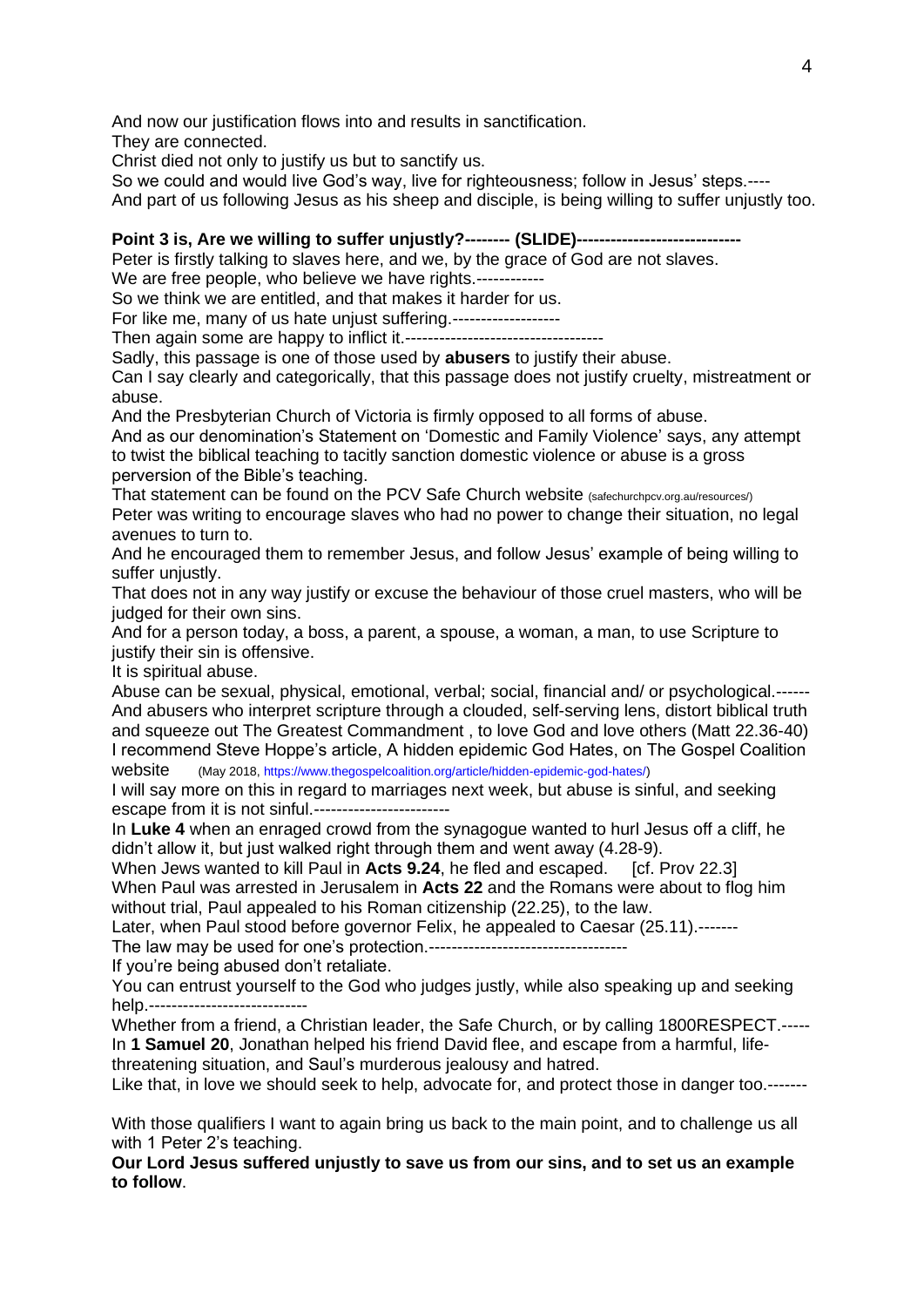[3v1 will say, wives, 'in the same way', v7, husbands, 'in the same way', and v8, 'all of you be like-minded and sympathetic and love one another, not paying back evil for evil, or insult for insult'.]

We are not to take revenge, not hurt back, hit back, or yell back, but love and patiently endure.

Will you be willing to suffer unjustly, and do it because Jesus did that for you?----------As your choice?-----------------------

Following the example of Jesus in your home, your workplace, your school, will mean not lying, threatening and insulting in your words.

Not retaliating; not getting even.---------------

It might mean that when someone at **school or home** calls you names, you don't call them names back, and don't get them back some other way either.

You endure it and patiently put up with it.

Yes, if bullying at school continues or worsens, seek advice and speak up, but revenge and retaliating is not ok.

Maybe your **spouse** has had a really hard day, they're overwhelmed by stress and they raise their voice, or get impatient and angry, and you bear the brunt of it.

You can choose to endure that, and like Jesus, not threaten, hurt or insult in return.

Because of the Christian foundation both Britain and **Australia** have had, we are blessed to have many laws which protect people's human dignity and rights.

We should be thankful that we have legal protections, and are not slaves without protection. In our **workplaces**, while sometimes frustrating, we can be thankful for the role Work Safe, Unions and HR departments have, which seek people's well-being.

And while we may turn to them, let's apply the principle of enduring forbearance first, and not use the law to retaliate or get even.

Maybe at work, you are blamed for something you didn't do, are accused unfairly, or suffer unjustly, how would you respond?---------

You can choose to stay quiet, not defend yourself, and about your own rights first, but think about Christ.-----------------------

You choose to bravely, calmly, patiently endure the hardship, to follow and please Jesus, who endured worse hardship for you.-----------------------------------

In what context does God want you to not return insult for insult, not threaten, not hurt, but be willing to suffer?----------------------------

Scripture encourages slaves and all of us to do good and be willing to suffer unjustly.

I admit, to be told it's good n' commendable to endure unfair suffering –seems unbelievable. To be asked to accept injustice without retaliating seems unbelievable.-----

But what was unbelievable, what the sinless Servant Jesus, suffering injustice.

Him suffering the unjust punishment of bearing our sins in his body on the tree. That's unbelievable!

And his salvation empowers us to do what seems unbelievable.-----------

The Gospel of the Lord Jesus empowered the lowest slaves.

And doesn't it inspire us to live his way too?---------------

I close with a true story from the book 'Jesus Freaks',(**SLIDE**) by DC Talk and the Voice of the martyrs'.

It's about two 18yo girls from the USSR in the 1960's, **Maria and Varia**.----------

The girls had once been school mates in a Communist boarding school.

Varia, a member of the Communist Youth organization, had constantly teased and tormented Maria, a Christian, who prayed often for Varia.

One day Varia said, "I cannot understand [it]. Here so many insult and hurt you, yet you love everyone"

Maria replied, "God has taught us to love everyone, not only friends, but also enemies". "Can you love me too?" Varia asked.